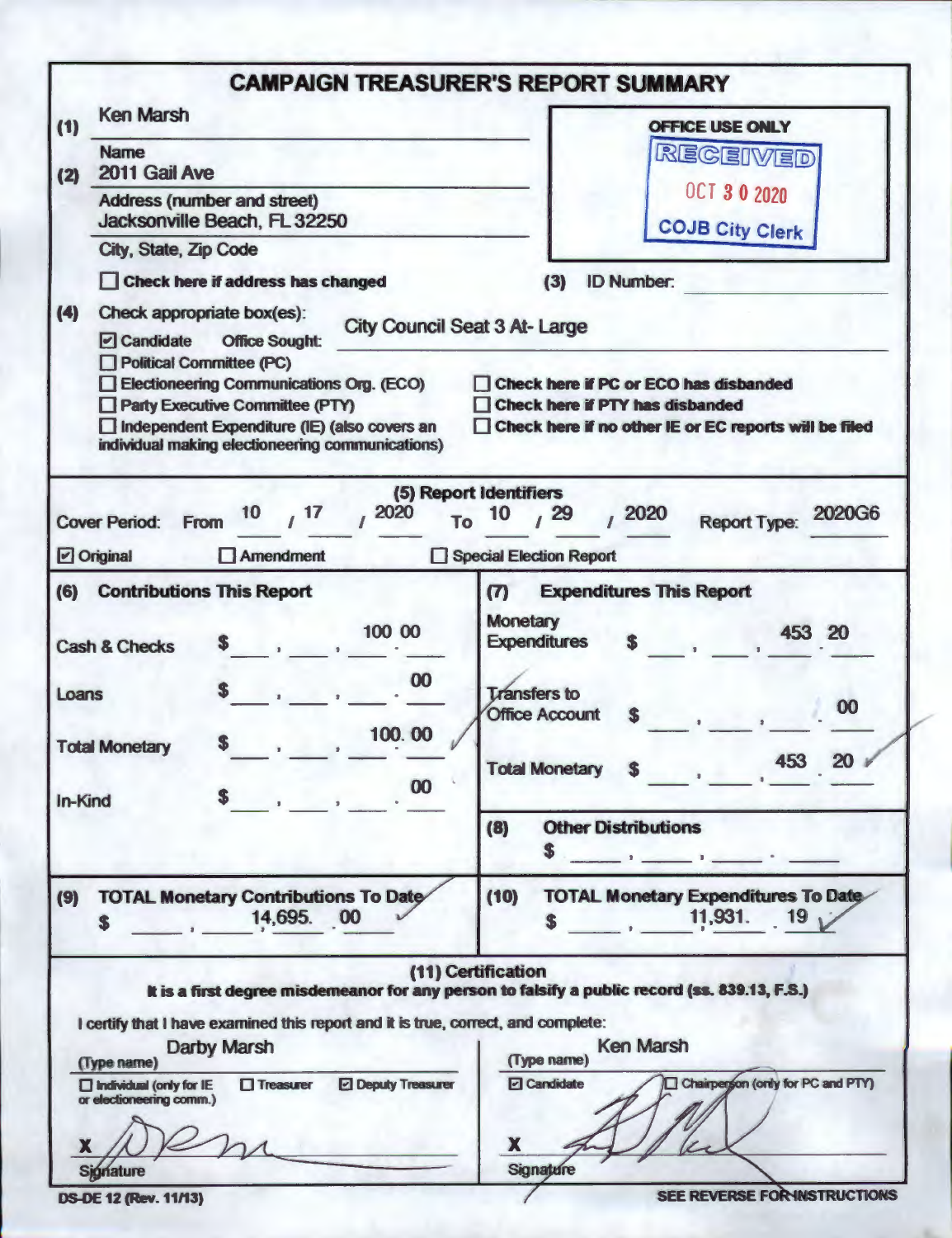## CAMPAIGN TREASURER'S REPORT \_ ITEMIZED CONTRIBUTIONS

| (1) Name                       | Ken Marsh<br>(2) I.D. Number                                                            |                                     |                           |                    |                  |                         |
|--------------------------------|-----------------------------------------------------------------------------------------|-------------------------------------|---------------------------|--------------------|------------------|-------------------------|
|                                | 10 17 2020                                                                              | 10 29 2020                          |                           |                    | $\mathbf 1$      | $\mathbf{1}$            |
|                                | (3) Cover Period ___ / ___ / ___ through ___ / ___ / ___ (4) Page ___ of ___            |                                     |                           |                    |                  |                         |
| (5)<br>Date<br>(6)<br>Sequence | (7)<br><b>Full Name</b><br>(Last, Suffix, First, Middle)<br><b>Street Address &amp;</b> | (8)<br>Contributor                  | (9)<br>Contribution       | (10)<br>In-kind    | (11)             | (12)                    |
| <b>Number</b><br>10<br>22 2020 | City, State, Zip Code<br><b>Valerie Britt</b>                                           | <b>Type   Occupation</b><br>Retired | <b>Type</b><br><b>CAS</b> | <b>Description</b> | <b>Amendment</b> | <b>Amount</b><br>100.00 |
| $\sqrt{1}$<br>$\mathbf{1}$     | 506 15th Ave N<br>Jacksonville Beach<br>F 32250                                         |                                     |                           |                    |                  |                         |
| $\prime$<br>ı                  |                                                                                         |                                     |                           |                    |                  |                         |
| $\prime$<br>$\prime$           |                                                                                         |                                     |                           |                    |                  |                         |
| $\mathbf{I}$<br>$\prime$       |                                                                                         |                                     |                           |                    |                  |                         |
|                                |                                                                                         |                                     |                           |                    |                  |                         |
|                                |                                                                                         |                                     |                           |                    |                  |                         |
|                                |                                                                                         |                                     |                           |                    |                  |                         |

**DS-DE 13 (Rev. 11/13)** 

SEE REVERSE FOR INSTRUCTIONS AND CODE VALUES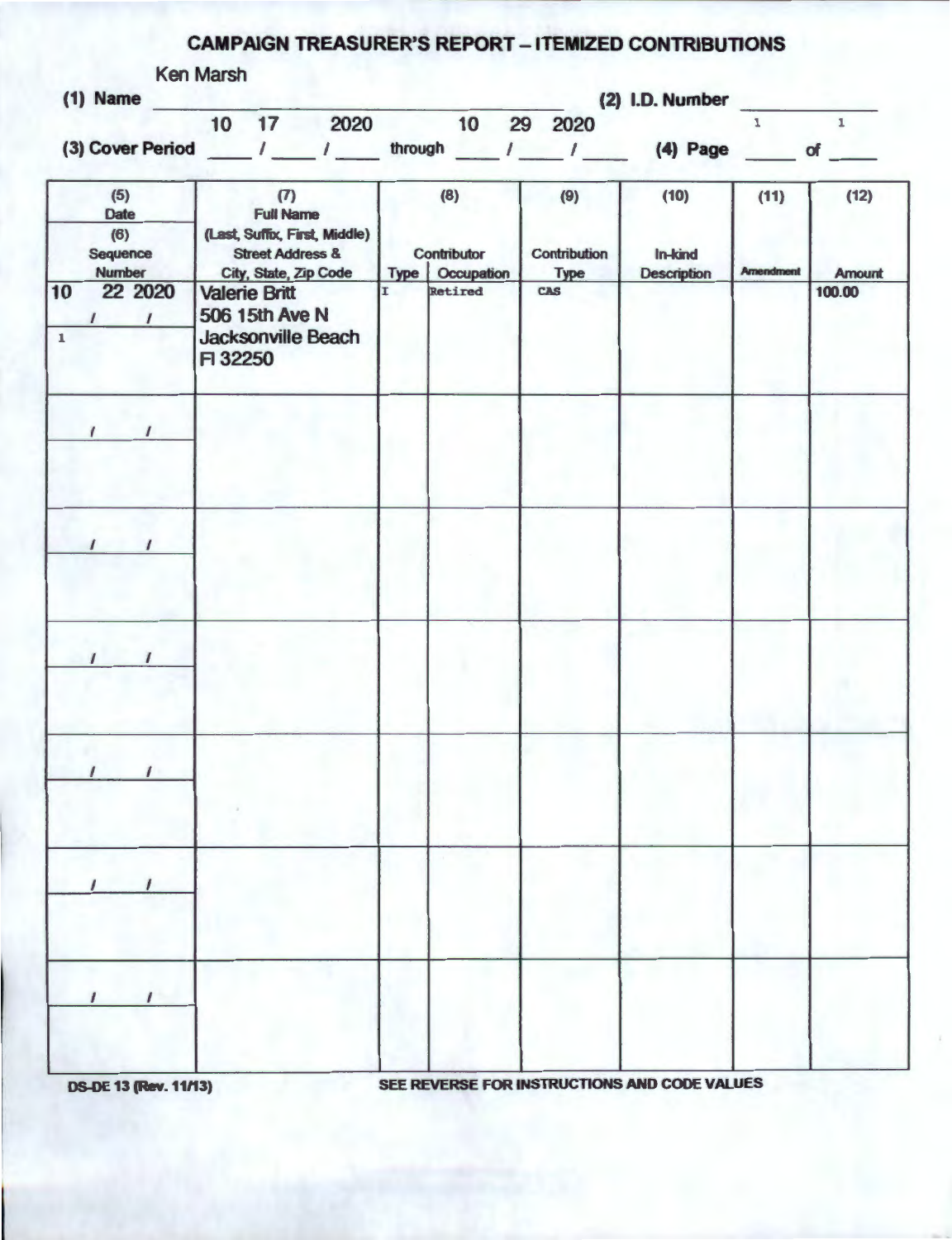| (1) Name Ken Marsh                           | through 10<br>(3) Cover Period $10$ $17$                                                                         | 29 2020                                                                    | (2) I.D. Number<br>(4) Page              | <b>of</b>                | 고                     |
|----------------------------------------------|------------------------------------------------------------------------------------------------------------------|----------------------------------------------------------------------------|------------------------------------------|--------------------------|-----------------------|
| (5)<br><b>Date</b><br>(6)<br><b>Sequence</b> | (T)<br><b>Full Name</b><br>(Last, Suffix, First, Middle)<br><b>Street Address &amp;</b><br>City, State, Zip Code | (8)<br>Purpose<br>(add office sought if<br>contribution to a<br>candidate) | (9)<br><b>Expenditure</b><br><b>Type</b> | (10)<br><b>Amendment</b> | (11)<br><b>Amount</b> |
| <b>Number</b><br>10 17 2020                  | Facebook<br>1 Hacker Way<br>Menlo Park, CA 94025                                                                 | <b>Advertising</b><br><b>Fee</b>                                           | CAN                                      |                          | 10.00                 |
| 10. 18 2020<br>$\overline{2}$                | Facebook<br>1 Hacker Way<br>Menlo Park, CA 94025                                                                 | <b>Advertising Fee</b>                                                     | <b>CAN</b>                               |                          | 20.00                 |
| 10.19 2020<br>3                              | Facebook<br>1 Hacker Way<br>Menlo Park, CA 94025                                                                 | <b>Advertising Fee</b>                                                     | CAN                                      |                          | 10.00                 |
| 10. 20 20 20<br>4                            | Facebook<br>1 Hacker Way<br>Menlo Park, CA 94025                                                                 | <b>Advertising Fee</b>                                                     | CAN                                      |                          | 40.00                 |
| 10. 21. 2020<br>5                            | Facebook<br>1 Hacker Way<br>Menlo Park, CA 94025                                                                 | <b>Advertising Fee</b>                                                     | CAN                                      |                          | 20.00                 |
| 10 22 2020<br>6                              | Facebook<br>1 Hacker Way<br>Menlo Park, CA 94025                                                                 | <b>Advertising Fee</b>                                                     | CAN                                      |                          | 20.00                 |
| 10 22 2020<br>7                              | Paypal<br>2211 N. 1st St.<br>San Jose, CA 95131                                                                  | <b>Processing Fee</b>                                                      | CAN                                      |                          | 3.20                  |
| 10 23 2020<br>8                              | Facebook<br>1 Hacker Way<br>Menlo Park, CA 94025                                                                 | <b>Advertising Fee</b>                                                     | CAN                                      |                          | 30.00                 |

OS.OE **14 (Rev.** 11/13) SEE REVERSE FOR INSTRUCTIONS AND CODE VALUES